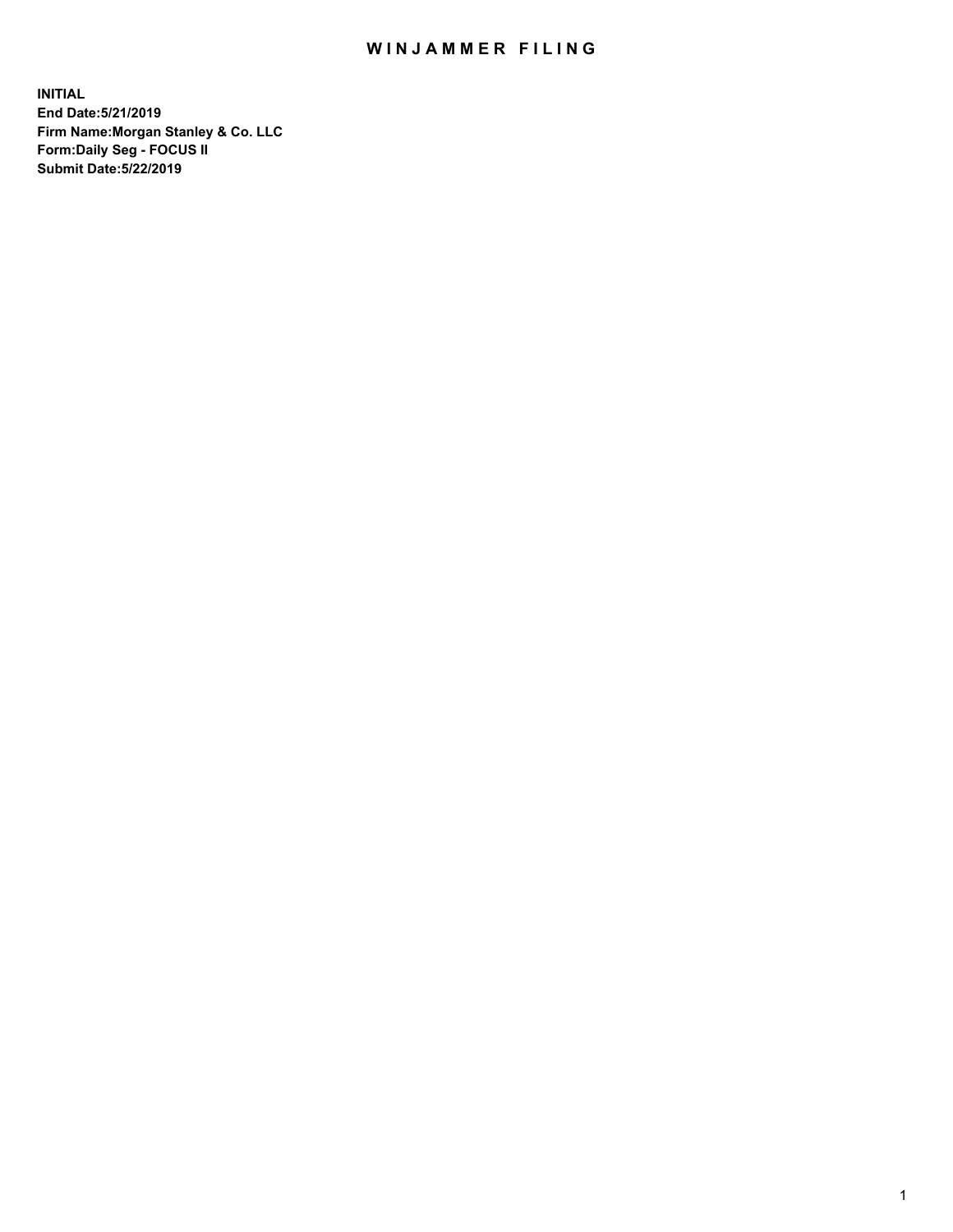**INITIAL End Date:5/21/2019 Firm Name:Morgan Stanley & Co. LLC Form:Daily Seg - FOCUS II Submit Date:5/22/2019 Daily Segregation - Cover Page**

| Name of Company                                                                                                                                                                                                                                                                                                                | Morgan Stanley & Co. LLC                                    |
|--------------------------------------------------------------------------------------------------------------------------------------------------------------------------------------------------------------------------------------------------------------------------------------------------------------------------------|-------------------------------------------------------------|
| <b>Contact Name</b>                                                                                                                                                                                                                                                                                                            | <b>Ikram Shah</b>                                           |
| <b>Contact Phone Number</b>                                                                                                                                                                                                                                                                                                    | 212-276-0963                                                |
| <b>Contact Email Address</b>                                                                                                                                                                                                                                                                                                   | Ikram.shah@morganstanley.com                                |
| FCM's Customer Segregated Funds Residual Interest Target (choose one):<br>a. Minimum dollar amount: ; or<br>b. Minimum percentage of customer segregated funds required:% ; or<br>c. Dollar amount range between: and; or<br>d. Percentage range of customer segregated funds required between:% and%.                         | 235,000,000<br><u>0</u><br>0 <sub>0</sub><br>0 <sub>0</sub> |
| FCM's Customer Secured Amount Funds Residual Interest Target (choose one):<br>a. Minimum dollar amount: ; or<br>b. Minimum percentage of customer secured funds required:%; or<br>c. Dollar amount range between: and; or<br>d. Percentage range of customer secured funds required between:% and%.                            | 140,000,000<br><u>0</u><br>0 <sub>0</sub><br>0 <sub>0</sub> |
| FCM's Cleared Swaps Customer Collateral Residual Interest Target (choose one):<br>a. Minimum dollar amount: ; or<br>b. Minimum percentage of cleared swaps customer collateral required:% ; or<br>c. Dollar amount range between: and; or<br>d. Percentage range of cleared swaps customer collateral required between:% and%. | 92,000,000<br><u>0</u><br><u>00</u><br>0 <sub>0</sub>       |

Attach supporting documents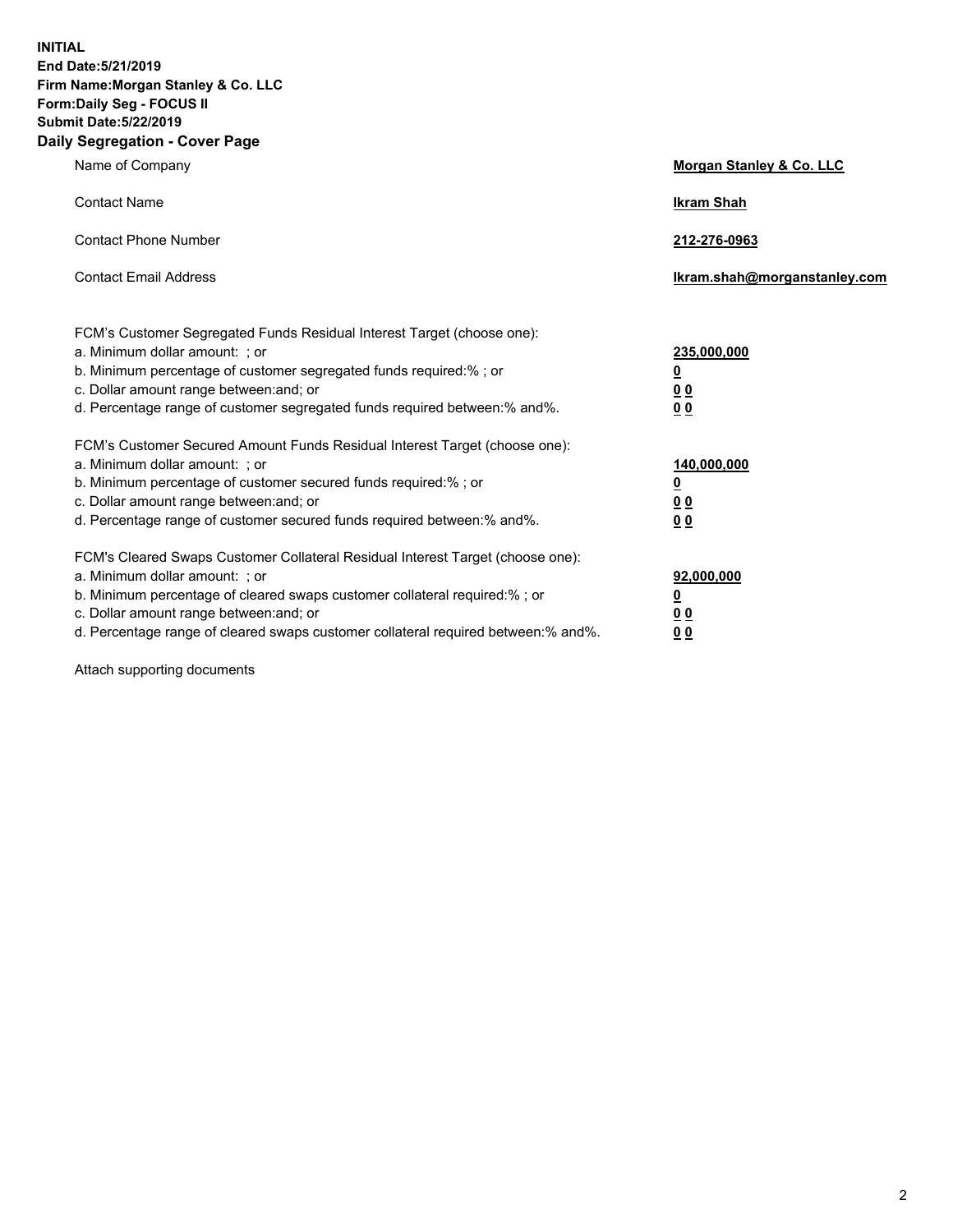## **INITIAL End Date:5/21/2019 Firm Name:Morgan Stanley & Co. LLC Form:Daily Seg - FOCUS II Submit Date:5/22/2019**

## **Daily Segregation - Secured Amounts**

|     | Foreign Futures and Foreign Options Secured Amounts                                                          |                                                 |
|-----|--------------------------------------------------------------------------------------------------------------|-------------------------------------------------|
|     | Amount required to be set aside pursuant to law, rule or regulation of a foreign                             | $0$ [7305]                                      |
|     | government or a rule of a self-regulatory organization authorized thereunder                                 |                                                 |
| 1.  | Net ledger balance - Foreign Futures and Foreign Option Trading - All Customers                              |                                                 |
|     | A. Cash                                                                                                      | 3,242,317,911 [7315]                            |
|     | B. Securities (at market)                                                                                    | 2,381,623,890 [7317]                            |
| 2.  | Net unrealized profit (loss) in open futures contracts traded on a foreign board of trade                    | -151,861,510 [7325]                             |
| 3.  | Exchange traded options                                                                                      |                                                 |
|     | a. Market value of open option contracts purchased on a foreign board of trade                               | 14,659,804 [7335]                               |
|     | b. Market value of open contracts granted (sold) on a foreign board of trade                                 | -13,191,945 [7337]                              |
| 4.  | Net equity (deficit) (add lines 1.2. and 3.)                                                                 | 5,473,548,150 [7345]                            |
| 5.  | Account liquidating to a deficit and account with a debit balances - gross amount                            | 111,102,941 [7351]                              |
|     | Less: amount offset by customer owned securities                                                             | <mark>-110,539,645</mark> [7352] 563,296 [7354] |
| 6.  | Amount required to be set aside as the secured amount - Net Liquidating Equity<br>Method (add lines 4 and 5) | 5,474,111,446 [7355]                            |
| 7.  | Greater of amount required to be set aside pursuant to foreign jurisdiction (above) or line                  | 5,474,111,446 [7360]                            |
|     | 6.                                                                                                           |                                                 |
|     | FUNDS DEPOSITED IN SEPARATE REGULATION 30.7 ACCOUNTS                                                         |                                                 |
| 1.  | Cash in banks                                                                                                |                                                 |
|     | A. Banks located in the United States                                                                        | 480,766,919 [7500]                              |
|     | B. Other banks qualified under Regulation 30.7                                                               | 287,599,390 [7520] 768,366,309                  |
|     |                                                                                                              | [7530]                                          |
| 2.  | Securities                                                                                                   |                                                 |
|     | A. In safekeeping with banks located in the United States                                                    | 538,311,051 [7540]                              |
|     | B. In safekeeping with other banks qualified under Regulation 30.7                                           | 0 [7560] 538,311,051 [7570]                     |
| 3.  | Equities with registered futures commission merchants                                                        |                                                 |
|     | A. Cash                                                                                                      | 6,117,880 [7580]                                |
|     | <b>B.</b> Securities                                                                                         | $0$ [7590]                                      |
|     | C. Unrealized gain (loss) on open futures contracts                                                          | -135,608 [7600]                                 |
|     | D. Value of long option contracts                                                                            | $0$ [7610]                                      |
|     | E. Value of short option contracts                                                                           | 0 [7615] 5,982,272 [7620]                       |
| 4.  | Amounts held by clearing organizations of foreign boards of trade                                            |                                                 |
|     | A. Cash                                                                                                      | $0$ [7640]                                      |
|     | <b>B.</b> Securities                                                                                         | $0$ [7650]                                      |
|     | C. Amount due to (from) clearing organization - daily variation                                              | $0$ [7660]                                      |
|     | D. Value of long option contracts                                                                            | $0$ [7670]                                      |
|     | E. Value of short option contracts                                                                           | 0 [7675] 0 [7680]                               |
| 5.  | Amounts held by members of foreign boards of trade                                                           |                                                 |
|     | A. Cash                                                                                                      | 2,658,586,313 [7700]                            |
|     | <b>B.</b> Securities                                                                                         | 1,843,312,839 [7710]                            |
|     | C. Unrealized gain (loss) on open futures contracts                                                          | -151,725,901 [7720]                             |
|     | D. Value of long option contracts                                                                            | 14,659,804 [7730]                               |
|     | E. Value of short option contracts                                                                           | -13,191,945 [7735] 4,351,641,110                |
|     |                                                                                                              | [7740]                                          |
| 6.  | Amounts with other depositories designated by a foreign board of trade                                       | $0$ [7760]                                      |
| 7.  | Segregated funds on hand                                                                                     | $0$ [7765]                                      |
| 8.  | Total funds in separate section 30.7 accounts                                                                | 5,664,300,742 [7770]                            |
| 9.  | Excess (deficiency) Set Aside for Secured Amount (subtract line 7 Secured Statement<br>Page 1 from Line 8)   | 190,189,296 [7380]                              |
| 10. | Management Target Amount for Excess funds in separate section 30.7 accounts                                  | 140,000,000 [7780]                              |
|     |                                                                                                              |                                                 |

11. Excess (deficiency) funds in separate 30.7 accounts over (under) Management Target **50,189,296** [7785]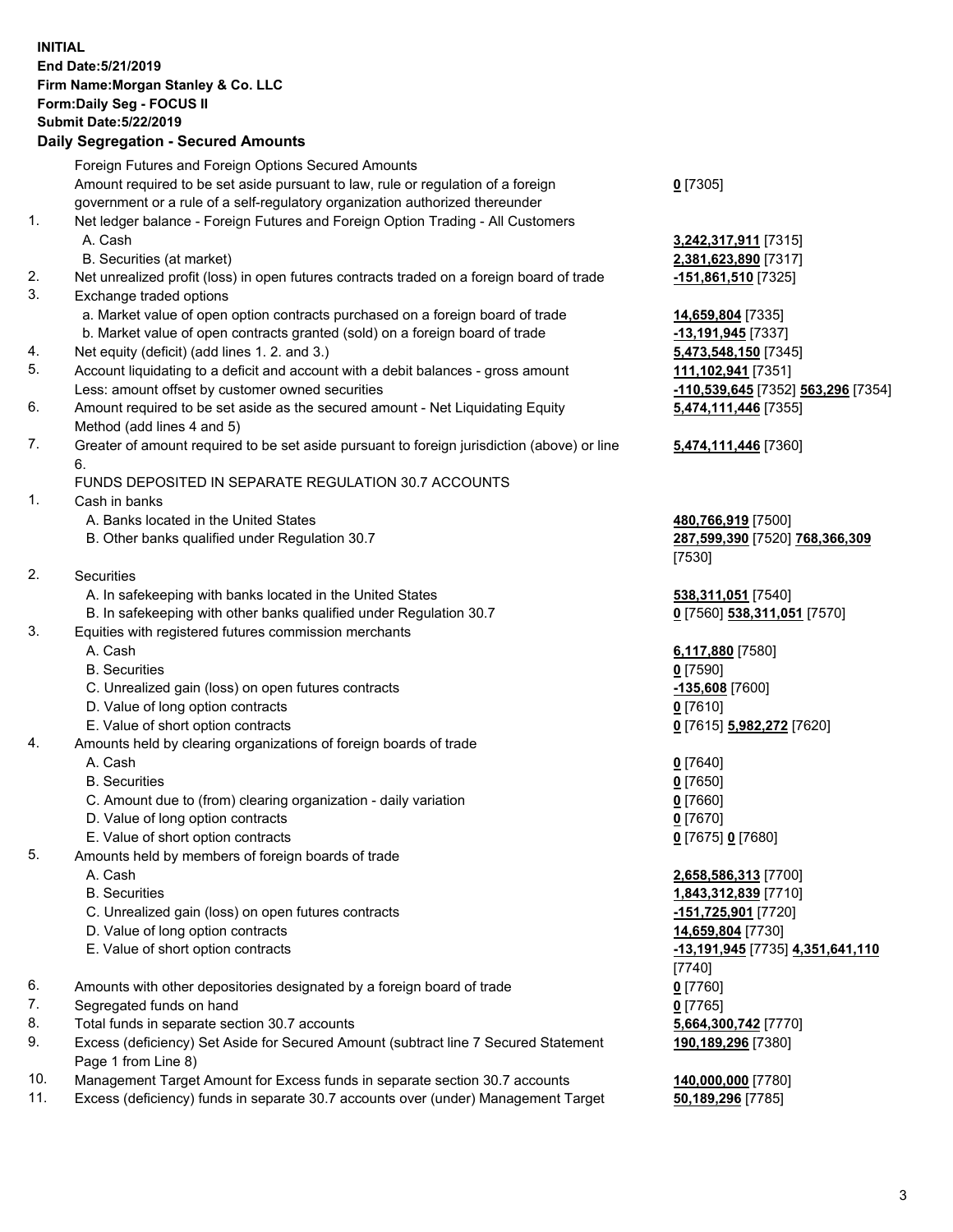**INITIAL End Date:5/21/2019 Firm Name:Morgan Stanley & Co. LLC Form:Daily Seg - FOCUS II Submit Date:5/22/2019 Daily Segregation - Segregation Statement** SEGREGATION REQUIREMENTS(Section 4d(2) of the CEAct) 1. Net ledger balance A. Cash **9,259,363,655** [7010] B. Securities (at market) **6,099,917,540** [7020] 2. Net unrealized profit (loss) in open futures contracts traded on a contract market **1,196,916,029** [7030] 3. Exchange traded options A. Add market value of open option contracts purchased on a contract market **350,784,393** [7032] B. Deduct market value of open option contracts granted (sold) on a contract market **-259,795,188** [7033] 4. Net equity (deficit) (add lines 1, 2 and 3) **16,647,186,429** [7040] 5. Accounts liquidating to a deficit and accounts with debit balances - gross amount **297,974,778** [7045] Less: amount offset by customer securities **-297,247,899** [7047] **726,879** [7050] 6. Amount required to be segregated (add lines 4 and 5) **16,647,913,308** [7060] FUNDS IN SEGREGATED ACCOUNTS 7. Deposited in segregated funds bank accounts A. Cash **4,363,290,006** [7070] B. Securities representing investments of customers' funds (at market) **0** [7080] C. Securities held for particular customers or option customers in lieu of cash (at market) **529,032,013** [7090] 8. Margins on deposit with derivatives clearing organizations of contract markets A. Cash **6,197,513,790** [7100] B. Securities representing investments of customers' funds (at market) **0** [7110] C. Securities held for particular customers or option customers in lieu of cash (at market) **5,570,885,527** [7120] 9. Net settlement from (to) derivatives clearing organizations of contract markets **175,167,640** [7130] 10. Exchange traded options A. Value of open long option contracts **350,784,393** [7132] B. Value of open short option contracts **-259,795,188** [7133] 11. Net equities with other FCMs A. Net liquidating equity **8,879,971** [7140] B. Securities representing investments of customers' funds (at market) **0** [7160] C. Securities held for particular customers or option customers in lieu of cash (at market) **0** [7170] 12. Segregated funds on hand **0** [7150] 13. Total amount in segregation (add lines 7 through 12) **16,935,758,152** [7180] 14. Excess (deficiency) funds in segregation (subtract line 6 from line 13) **287,844,844** [7190] 15. Management Target Amount for Excess funds in segregation **235,000,000** [7194] **52,844,844** [7198]

16. Excess (deficiency) funds in segregation over (under) Management Target Amount Excess